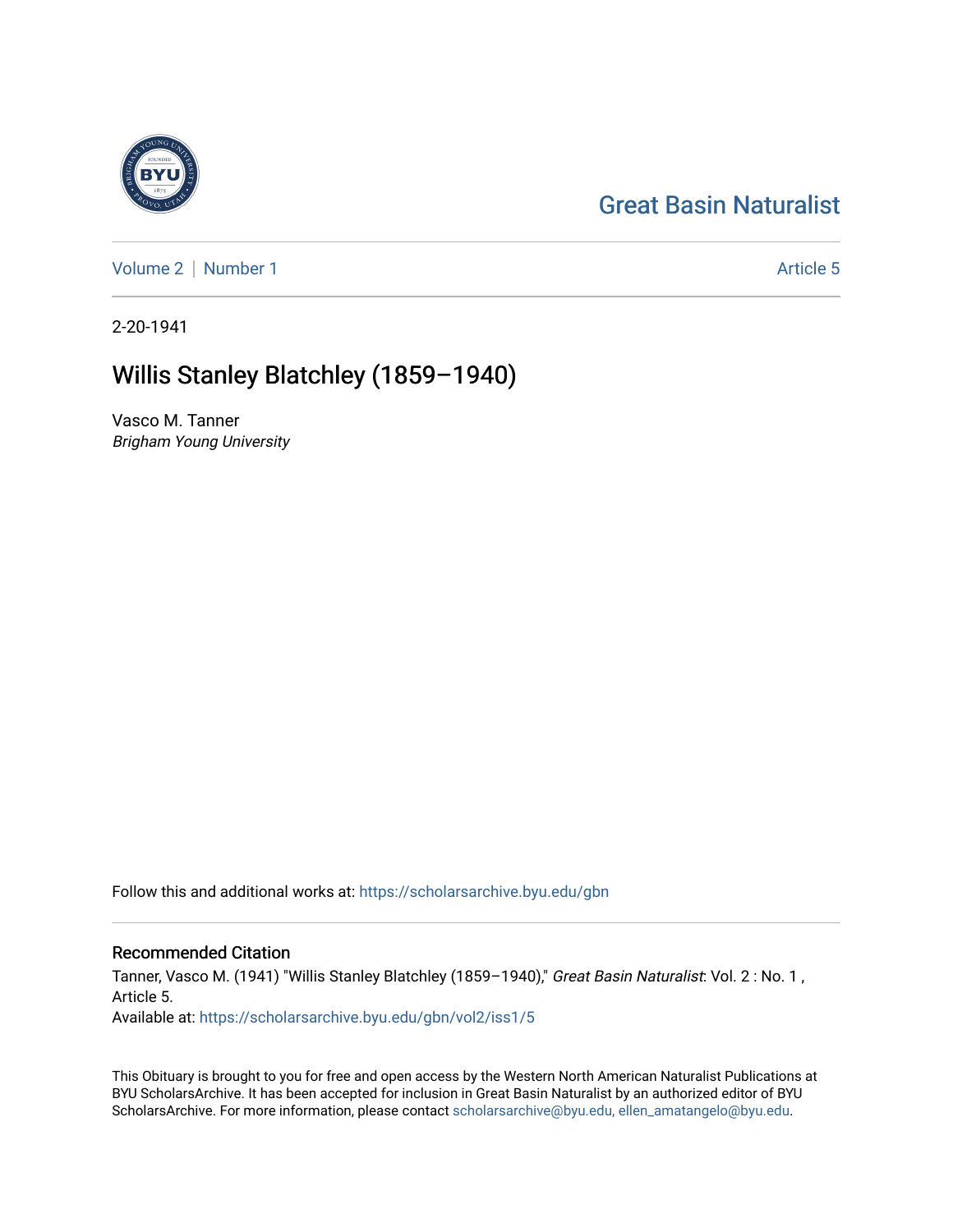### WILLIS STANLEY BLATCHLEY (1859-1940)

### VASCO M. TANNER (1)

### Professor of Zoology and Entomology Brigham Young University

The passing of Willis Stanley Blatchley must cause Entomologists, especially students of the Coleoptera of the United States, to pause and pay homage to the memory of one of the most distinguished of their ranks.

Willis S. Blatchley was born in North Madison, Connecticut on October 6, 1859, and passed away at his home in Indianapolis, In diana on May 28, 1940. His parents moved to Indiana in 1860, and this became the home state of our noted Naturalist. Blatchley at tended the grade school of Putnam Comity, and in 1879 began teaching, at which he spent his winter months until 1883 when he entered the University of Indiana as a student of Drs. David Starr Jordon and John C. Branner. He graduated in 1887 with an A. B. degree, writing a thesis on " The Flora of Monroe County, Indiana." In June 1891, he received an A. M. degree, his thesis this time dealt with "The Butterflies of Indiana." Thirty years later, 1921, his Alma Mater conferred upon him the degree of Doctor of Laws (LL.D.).

In 1894 he was elected on the Republican ticket to the office of State Geologist of Indiana, which office he successfully held for six teen years.

Dr. Blatchley was the author of 246 scientific papers and books. The first of his papers " On the American Species of the Genus Umbra," was published in 1885 in the Proceedings of the Academy of Natural Sciences of Philadelphia, while his last paper, "Blatchleyana II." was published privately in 1939. The following books Coleoptera of Indiana, 1910, pp. 1-1386, figs. 1-595; Rhynchophora or Weevils of Northeastern America, 1916, pp. 1-682, figs. 1-155 (Coauthor with Chas. Leng) ; The Orthoptera of Northeastern America, 1920, pp. 1-784, pis. I-VII, figs. 1-246; The Indiana Weed Book, 1912, pp. 1-192, figs. 1-139; Heteroptera or True Bugs of Eastern North America, 1926, pp. 1-1116, pls. I-XII, fig. 1-215; The Fishes of Indiana,

<sup>(1)</sup> Contribution No. 90, Department of Zoology and Entomology, Erigham Young University.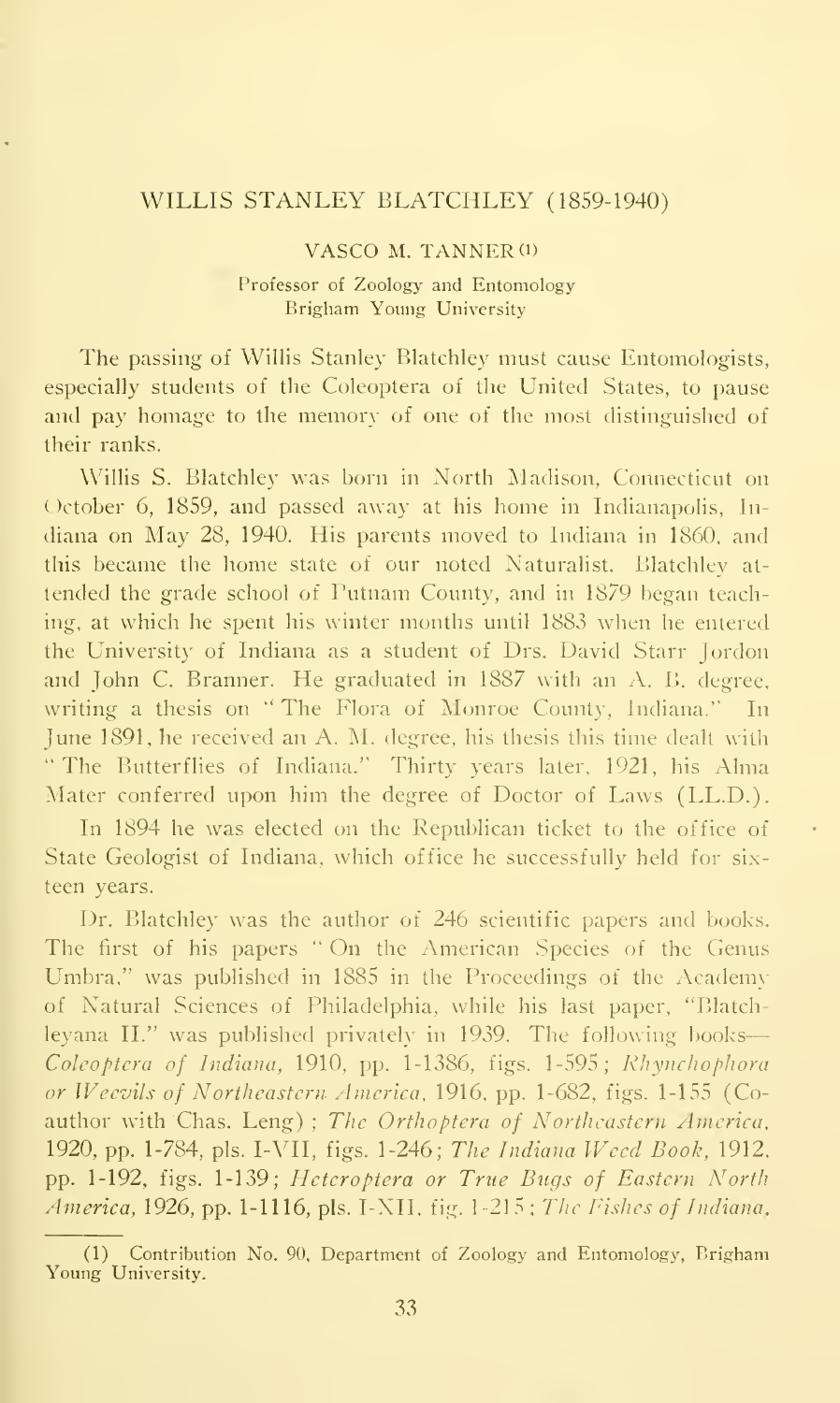1938, pp. 1-121, fig. 1-39; and Blatchleyana <sup>1</sup> and II, all of which contain more than 4404 pages and 1395 figures will long serve as indis pensable handbooks for the areas covered.

Not only was Dr. Blatchley a prolific writer and compiler of information concerning already described species, but he also described 14 new genera of insects, <sup>11</sup> Coleoptera and 3 Heteroptera; 470 species of insects—of which <sup>224</sup> are Coleoptera; <sup>131</sup> Rhynchophora (weevils) ; 66 Heteroptera and 29 Orthoptera. In 1935 he deposited his entire collection of mounted specimens along with copies of all his books and papers in the cabinets of the Department of Entomology at Purdue University, Lafayette, Indiana. Included in this collection were 470 holotype specimens of new species of insects which he had described.

On July 12. 1928, <sup>I</sup> visited Dr. Blatchley at his home on 1530 Park Avenue, Indianapolis, Indiana. After seeing his collections, es pecially the weevils, <sup>I</sup> obtained from him several specimens including two paratypes of Blapstinus aciculus Blatchley. Following this visit, <sup>I</sup> carried on an interesting correspondence with him. In 1930, <sup>I</sup> pur chased 300 species of weevils from him. These were in capsules and consisted of from 4 to 10 specimens each. Again in 1939, <sup>I</sup> purchased <sup>83</sup> cuts which were used mainly in his Rhynchophora book. My last letter from Dr. Blatchley, in his own handwriting, came to me from Dunedin, Florida under date of January 4, 1940. Dr. Blatchley had spent his winters in Florida since 1911. <sup>I</sup> quote the following from this letter:

"Dear Dr. Tanner :

"I came down here, where <sup>I</sup> have a winter home, on December 3. <sup>I</sup> had <sup>a</sup> sorrowful Christmas as my only brother died in <sup>a</sup> hospital at Greencastle, Indiana on December 22d. He was 67 years of age and had lived on the farm where he was born all his life. He never married but lived with <sup>a</sup> sister also unmarried. <sup>I</sup> saw him last on October 6, my 80th birth day, when he and I went fishing together, as we often did in Walnut Creek.

"Did you receive <sup>a</sup> copy of my "Blatchleyana 11-1940—an addenda to my Blatchleyana <sup>1930</sup>—sent you some years ago? <sup>T</sup>ordered one sent to you some time in October.

"Dr. J. C. Bradley, who is getting out <sup>a</sup> large textbook on the tax onomy of insects, bought all the remaining cuts of my 4 manuals to use as illustrations. The only cuts <sup>I</sup> have left are those from my <sup>6</sup> nature books, my Indiana weed book and Butterflies and Birds of Indiana. These <sup>T</sup> would be glad to sell when <sup>I</sup> return to Indianapolis in May."

Dr. Blatchley was a typical example of what we call the "old time" naturalist." For him the stars, the soil and rocks, the wild flowers,